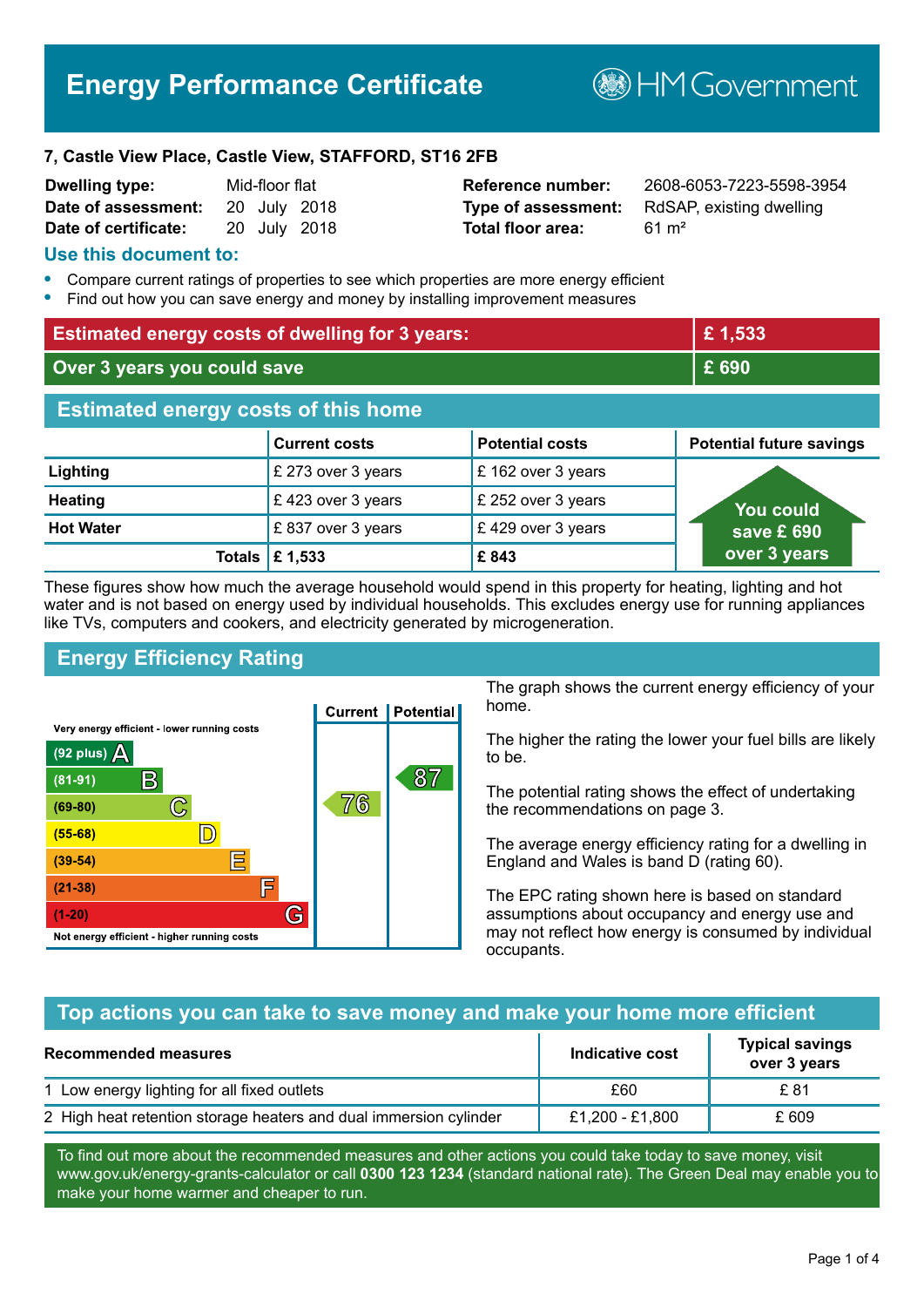# **Summary of this home's energy performance related features**

| <b>Element</b>        | <b>Description</b>                          | <b>Energy Efficiency</b> |
|-----------------------|---------------------------------------------|--------------------------|
| Walls                 | Timber frame, as built, insulated (assumed) | ★★★★☆                    |
| Roof                  | (another dwelling above)                    |                          |
| Floor                 | (another dwelling below)                    |                          |
| Windows               | Fully double glazed                         | ★★★★☆                    |
| Main heating          | Room heaters, electric                      | ★☆☆☆☆                    |
| Main heating controls | Programmer and appliance thermostats        | ★★★★☆                    |
| Secondary heating     | None                                        |                          |
| Hot water             | Electric immersion, standard tariff         | ★☆☆☆☆                    |
| Lighting              | Low energy lighting in 14% of fixed outlets | ★★☆☆☆                    |

Current primary energy use per square metre of floor area: 161 kWh/m² per year

The assessment does not take into consideration the physical condition of any element. 'Assumed' means that the insulation could not be inspected and an assumption has been made in the methodology based on age and type of construction.

See addendum on the last page relating to items in the table above.

#### **Low and zero carbon energy sources**

Low and zero carbon energy sources are sources of energy that release either very little or no carbon dioxide into the atmosphere when they are used. Installing these sources may help reduce energy bills as well as cutting carbon. There are none provided for this home.

# **Your home's heat demand**

For most homes, the vast majority of energy costs derive from heating the home. Where applicable, this table shows the energy that could be saved in this property by insulating the loft and walls, based on typical energy use (shown within brackets as it is a reduction in energy use).

| <b>Heat demand</b>           | <b>Existing dwelling</b> | Impact of loft<br>insulation | Impact of cavity<br>wall insulation | Impact of solid<br>wall insulation |
|------------------------------|--------------------------|------------------------------|-------------------------------------|------------------------------------|
| Space heating (kWh per year) | 875                      | N/A                          | N/A                                 | N/A                                |
| Water heating (kWh per year) | 1,729                    |                              |                                     |                                    |

You could receive Renewable Heat Incentive (RHI) payments and help reduce carbon emissions by replacing your existing heating system with one that generates renewable heat, subject to meeting minimum energy efficiency requirements. The estimated energy required for space and water heating will form the basis of the payments. For more information, search for the domestic RHI on the www.gov.uk website.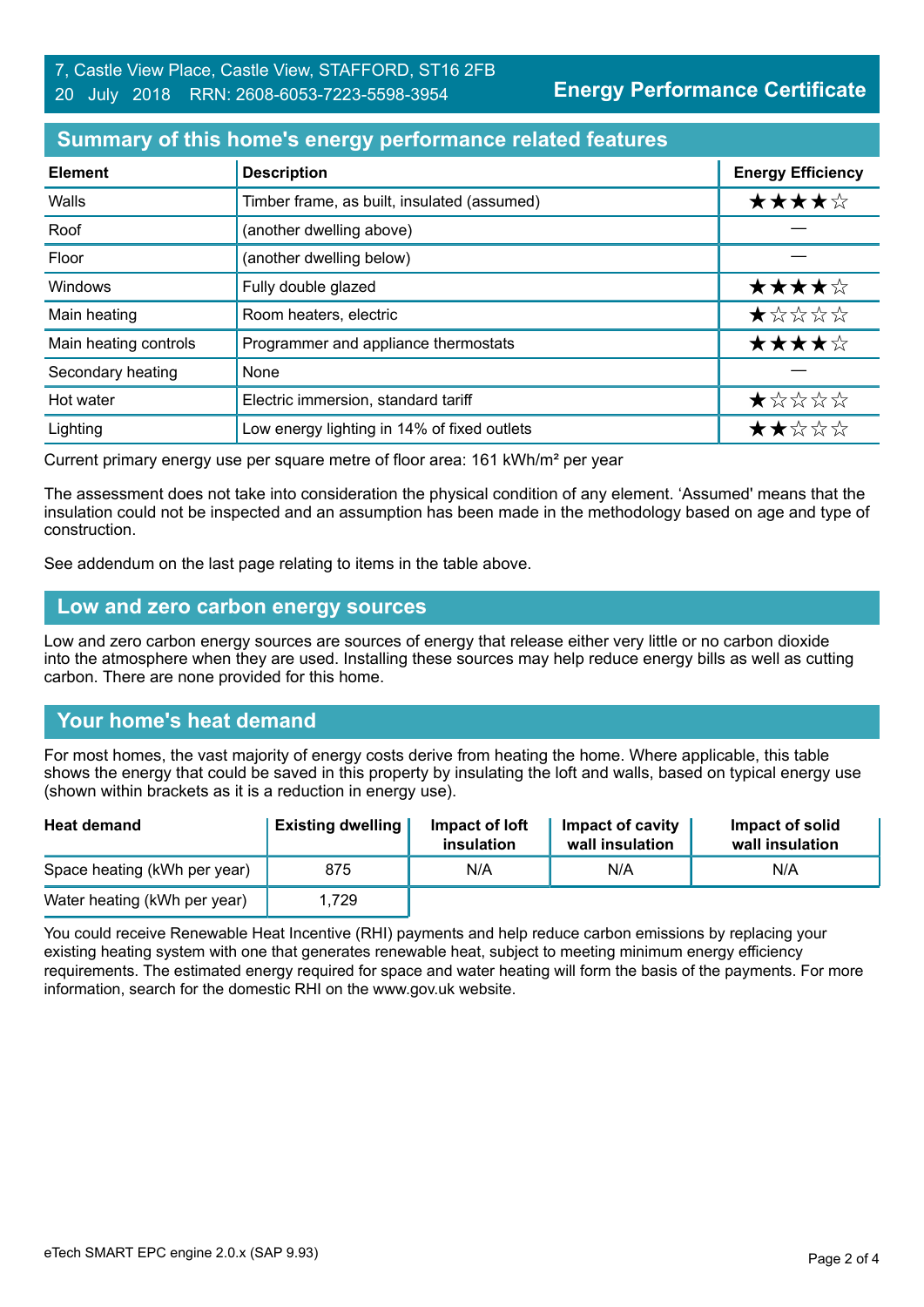#### 7, Castle View Place, Castle View, STAFFORD, ST16 2FB 20 July 2018 RRN: 2608-6053-7223-5598-3954

#### **Recommendations**

The measures below will improve the energy performance of your dwelling. The performance ratings after improvements listed below are cumulative; that is, they assume the improvements have been installed in the order that they appear in the table. Further information about the recommended measures and other simple actions you could take today to save money is available at www.gov.uk/energy-grants-calculator. Before installing measures, you should make sure you have secured the appropriate permissions, where necessary. Such permissions might include permission from your landlord (if you are a tenant) or approval under Building Regulations for certain types of work.

| <b>Recommended measures</b>                                        | Indicative cost | <b>Typical savings</b><br>per year | <b>Rating after</b><br>improvement |
|--------------------------------------------------------------------|-----------------|------------------------------------|------------------------------------|
| Low energy lighting for all fixed outlets                          | £60             | £27                                | C78                                |
| High heat retention storage heaters and dual<br>immersion cylinder | £1,200 - £1,800 | £ 203                              | <b>B87</b>                         |

#### **Alternative measures**

There are alternative measures below which you could also consider for your home.

- **•** Biomass boiler (Exempted Appliance if in Smoke Control Area)
- **•** Air or ground source heat pump

#### **Opportunity to benefit from a Green Deal on this property**

Green Deal Finance allows you to pay for some of the cost of your improvements in instalments under a Green Deal Plan (note that this is a credit agreement, but with instalments being added to the electricity bill for the property). The availability of a Green Deal Plan will depend upon your financial circumstances. There is a limit to how much Green Deal Finance can be used, which is determined by how much energy the improvements are estimated to **save** for a 'typical household'.

You may be able to obtain support towards repairs or replacements of heating systems and/or basic insulation measures, if you are in receipt of qualifying benefits or tax credits. To learn more about this scheme and the rules about eligibility, call the Energy Saving Advice Service on **0300 123 1234** for England and Wales.